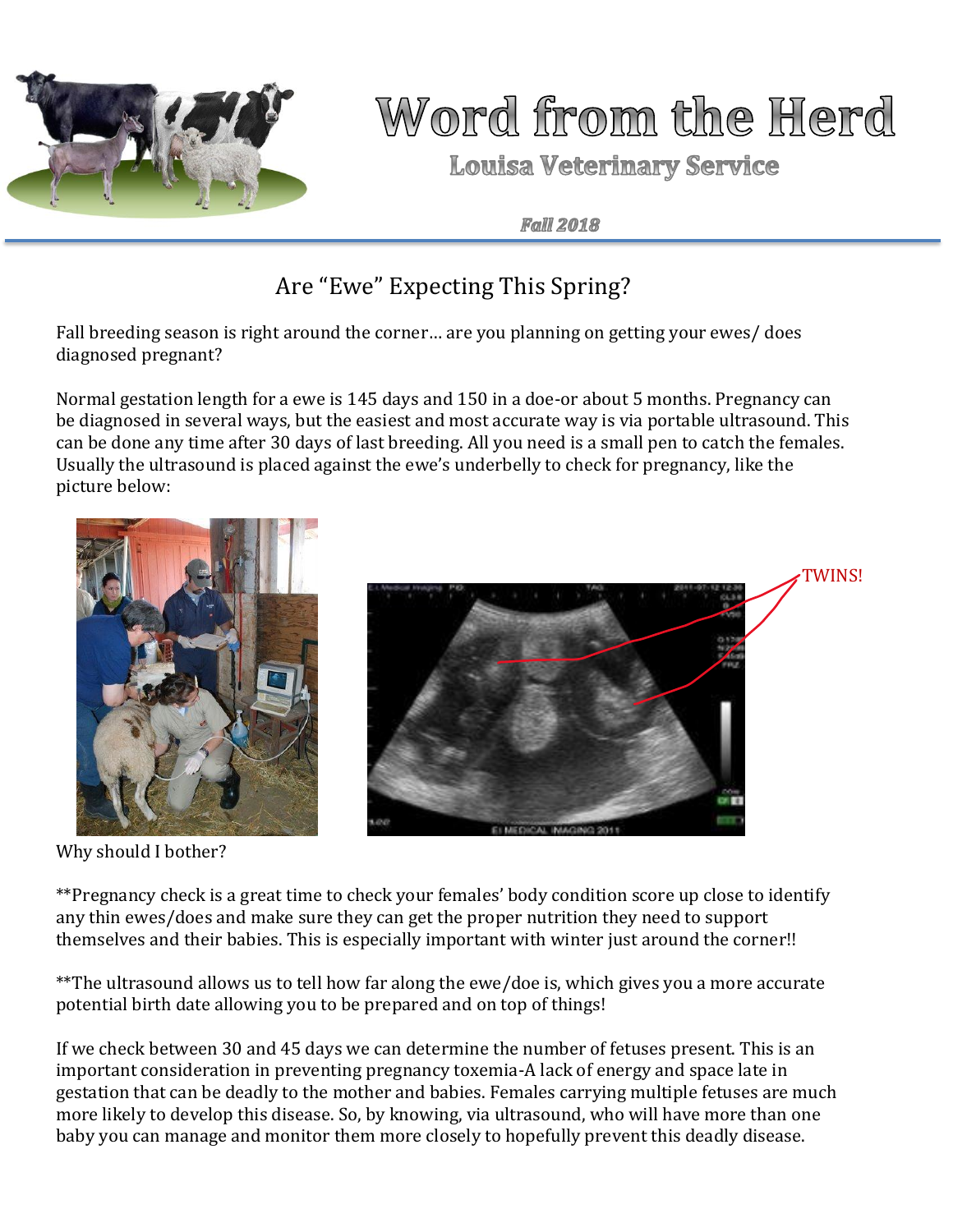#### UPDATE - East Asian Tick aka Long Horned Tick

**In the fall of 2017 a disease called Theileria was identified in a beef herd in Albemarle county. This disease is very similar to Anaplasmosis. Clinical signs include: anemia, fever, lethargy and abortion. The newly identified East Asian Ticks can carry Theileria. These ticks are very small as adults, the size of a seed. Their markings are not as distinct as others commonly found in Virginia.** 

**Work is ongoing at the Virginia Tech College of Veterinary Medicine to evaluate the organism, determine its pathogenicity and investigate its distribution in the region. If you think you may have identified the tick and would like confirmation OR you have livestock exhibiting these clinical signs, please call us here at Louisa Veterinary Service to discuss what to do next.** 





### Lucy turns……

We are pleased to announce Lucy has turned 2 years old and has officially graduated from the UVA Neonatal Intensive Care Unit doctor appointments. Lucy continues to be a smart, fun-loving gal who loves animals!



Upcoming Events:

Virginia State Fair begins on September 28 $^{\rm th}$  – October 7 $^{\rm th}$ 

Rabies Clinic in Holly Grove on September 29th

\*\*Please note: If anyone is interested in learning how to perform Artificial Insemination, Dr. Melinda is taking names for a future class. Please call the office at 540-967-2974.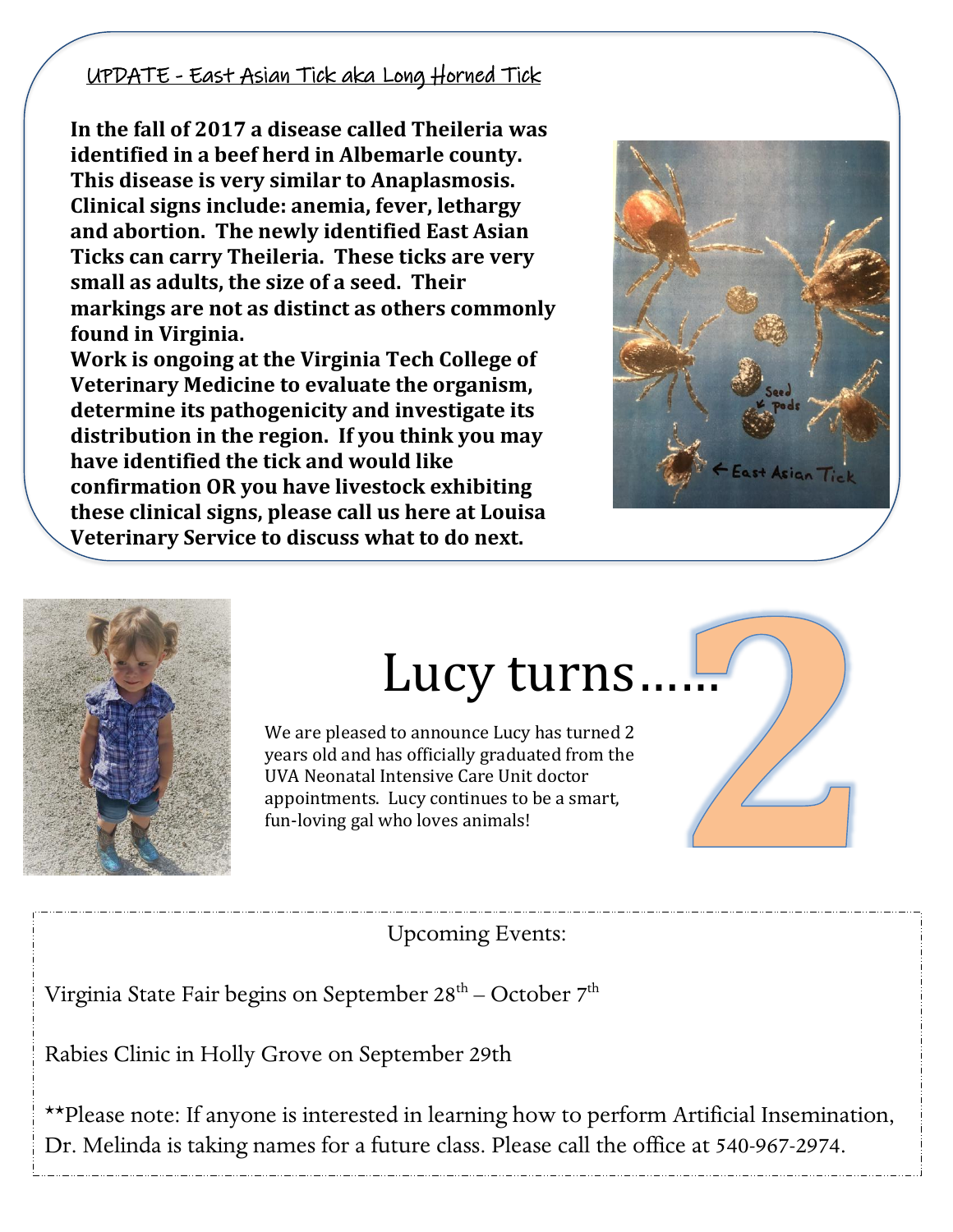

# **"Pinching Pennies"**

Veterinary care for your animals is expensive…but your animals must be healthy to make you money Also, veterinary care can be a lot less expensive if you are prepared and do your part to make the experience good for the animals and the people.

We are going to give you a few examples of REAL client's experiences and cost using 3 different scenarios. You'll see in black and white the economic savings to you as a producer, and this doesn't even include the decreased stress on the animals which makes them more productive for you!

### **Producer A**

Facilities: Small pen with a 28" wide wooden alleyway and ForMost squeeze chute.

Personnel: Always someone knowledgeable about the animal and the situation to meet the vet

 Supplies: Keeps in-date supplies on hand, including at least 2 antibiotic choices and an intiinflammatory

 Preparedness: Almost always has supplies, ear tags, medications near chute, pre-made and ready to go.

Time of Calls: When possible, calls office during business hours or early evening.

### **Producer B**

Facilities: Small pen, old boards, very short, wide alley way with a self-catching head gate not greased.

Personnel: Generally, someone around to help the vet and has gotten the animal into the pen

Supplies: Keeps at least one in-date antibiotic on hand

Preparedness: Usually has supplies needed, not always at the chute.

Time of Calls: When possible, calls office during business hours or early evening.

### **Producer C**

Facilities: No pen, no head gate

Personnel: Usually one person who may or may not know the location of the animal in the field.

Supplies: Keeps no supplies on hand that are in-date

Preparedness: Rarely ever has supplies on hand

 Time of calls: Rarely ever calls office during business hours, nearly always in late evening or weekends